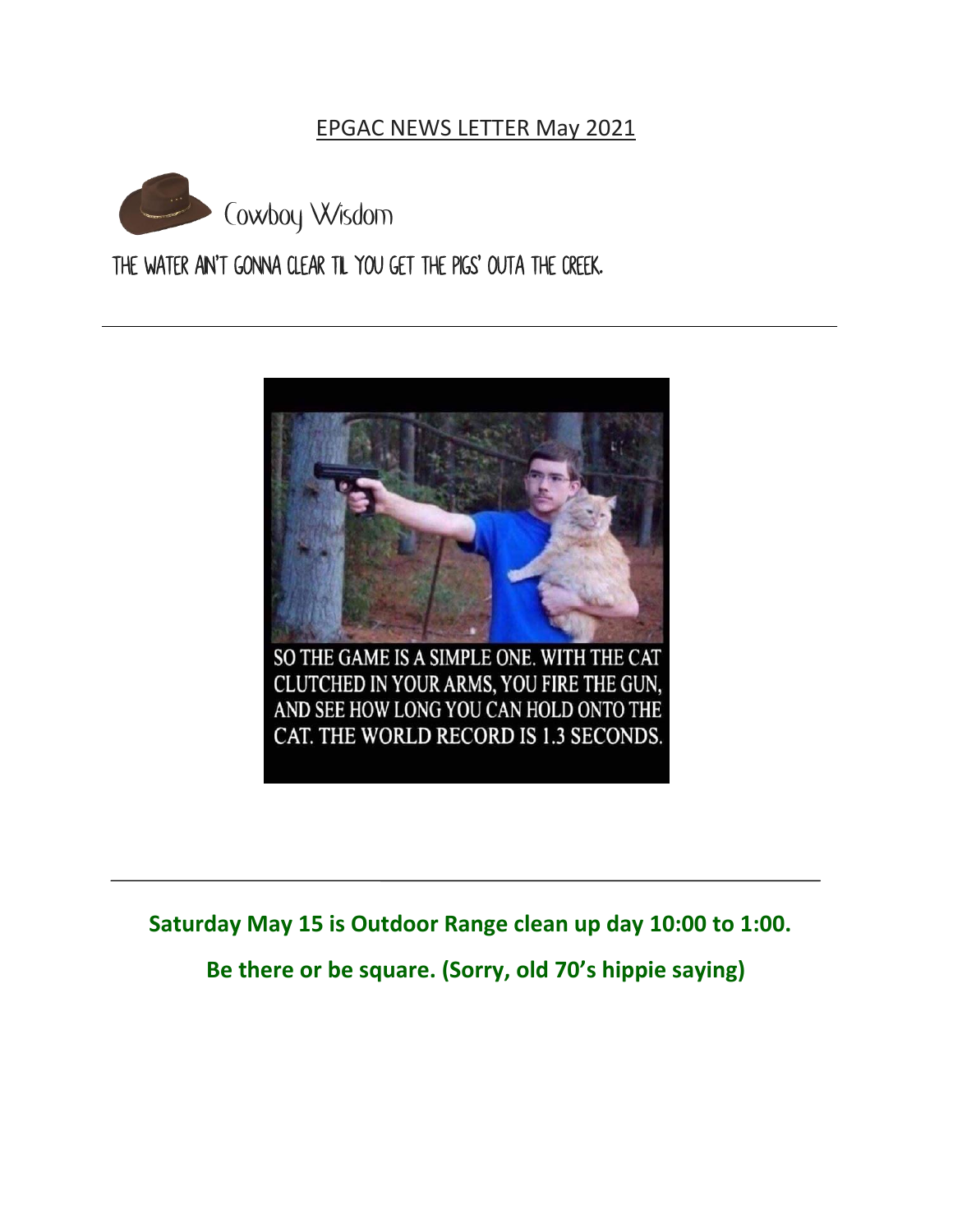

Recently a large number of paper targets have blown out of the dumpster, and off the target boards at the Tactical Range. They blow up the hill, into the brush and onto private land. Everything has been picked up, but this is not the first time we have cleaned up that area.

In these days of constant efforts to sully the image of the shooting sports and the people who enjoy them, we cannot afford to allow our windblown trash to give us a black eye. Please, be good neighbors to the property owners next to us. Clean up your trash, and make sure it is secured so the wind won't send it off into the abyss.

We have gotten a new dumpster with lids so things can't blow out, so that should be much less of a problem. None the less, if you see a mess, even if it's not yours, please clean it up.

### Defensive Pistol Drill of the month

Wilson Combat Basic Handgun Proficiency Drill #1

<https://youtu.be/kJfWYgDKVkY>



By the time you read this, the ugly old Military storage pod will have been removed from the Tactical Range area, soon to be replaced by a nice looking wooden storage shed. Former club president Steve Clark can now sleep in peace at night.

On that note if anyone knows of a good source for a well constructed 10' X 12' "high Barn" storage shed (just like the Archery shed) please let Vice President Jay Jacobsmeyer know ASAP.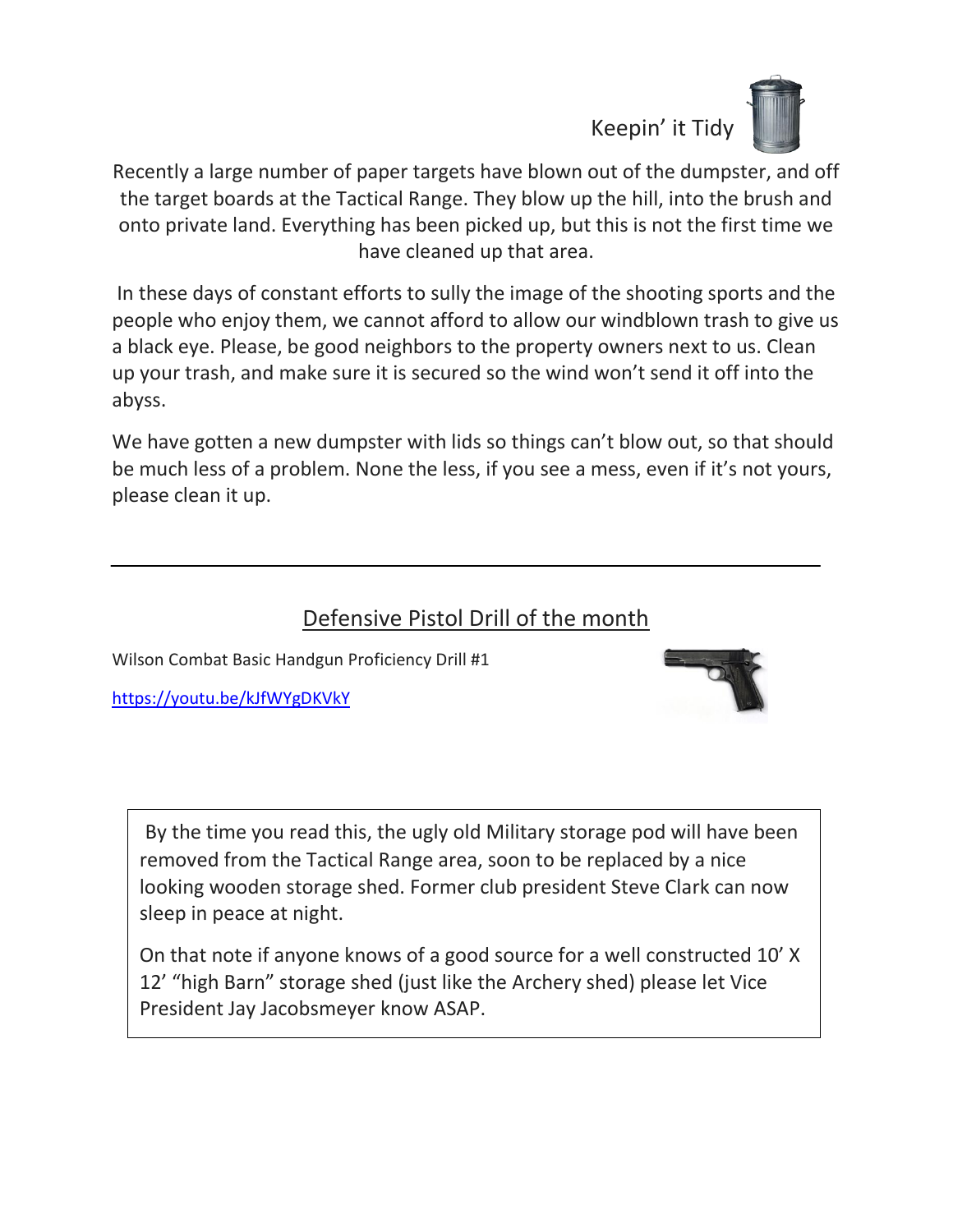"Public Days" are sneaking up on us and June  $5<sup>th</sup>$  will be here before we know it. Once again it will be time to make Saturday mornings an opportunity to invite non-members in for 3 hours a week, maybe recruit some new members, and demonstrate to the public at large that the shooting sports can be fun, safe, and a great way to get out in the Colorado outdoors. If you are currently an RSO, please make sure your certifications are up to date.

This will take some effort on everyone's part. My goal is to have three Range Safety Officers every Saturday, as well as a member that does not need to be RSO certified, to run the sign in table and collect money. That will give us coverage for the rifle, pistol, and the upper range (200 yard or Tactical).

I am planning on purchasing a small selection of paper and cardboard targets that we can sell to the Public Day shooters for a reasonable profit that can be added to shooter fees going into the club coffers. If you have thoughts on what might be the best sellers, please let me know

Our Webmaster has installed a link so that RSO's and any member that can work the sign in table, can click on the Public Day date they want to sign up for, and an email notification will come directly to me. I will put you on the schedule and confirm you are signed up, or if the date is already full, I will let you know and ask if you have an alternative date you want to sign up for. Please be patient as we work out the bugs in the system, I will close out the dates as they are filled but there will be some lag time in getting the posted schedule up to date. Also please, let me know if you are unable to make a planed day so I can backfill the spot.

If you want to get certified as a Range Safety Officer, please contact me directly and let me know so we can get a class or two scheduled.

Based on the surge of new gun owners that we saw last year, I believe we may see an increased interest in Public Days, more new gun owners, and more new members. As I said in last month's Newsletter, let's help them get off on the right foot to be safe, responsible gun owners.

INJURIES FROM LOADED GUNS NEARLY ALWAYS ARISE FROM LONGSTANDING BAD HABITS WITH UNLOADED ONES.